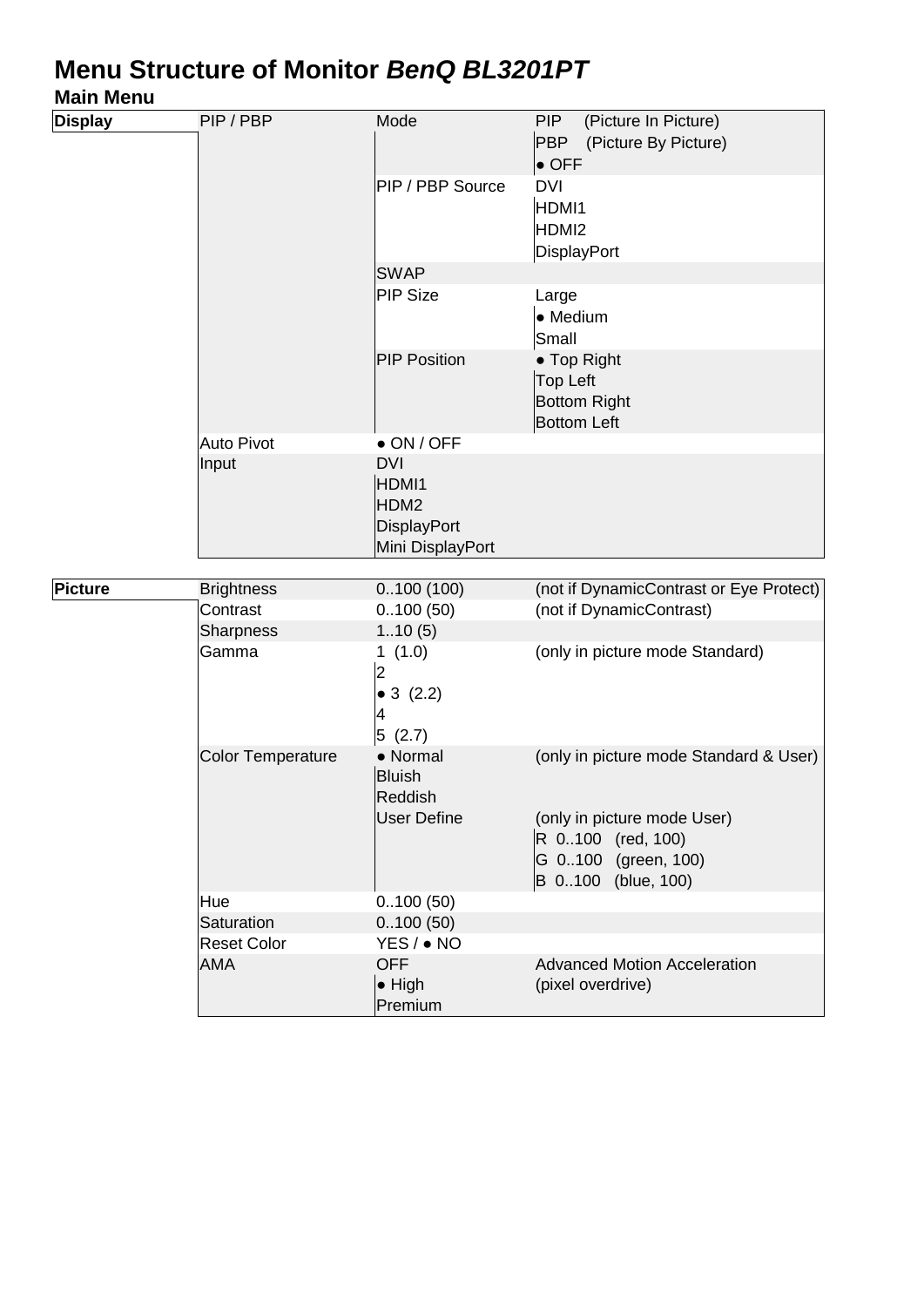| Picture Advanced Picture Mode |                          | <b>SRGB</b>         |                                       |
|-------------------------------|--------------------------|---------------------|---------------------------------------|
|                               |                          | CAD / CAM           |                                       |
|                               |                          | Animation           | 010(1)                                |
|                               |                          | Presentation        |                                       |
|                               |                          | Standard            |                                       |
|                               |                          | Low Blue Light      | Multimedia -30 %                      |
|                               |                          |                     | Web Surfing -50 %                     |
|                               |                          |                     | Office<br>$-60%$                      |
|                               |                          |                     | Reading<br>$-70%$                     |
|                               |                          | Movie               |                                       |
|                               |                          | Photo               |                                       |
|                               |                          | Eco                 |                                       |
|                               |                          | M-book              | (McBook adaption)                     |
|                               |                          | User                |                                       |
|                               | Senseye Demo             | ON / ● OFF          | (only in some picture modes)          |
|                               | DynamicContrast          | $\bullet$ 0, 1,  5  | (only in picture mode Movie or Photo) |
|                               | Overscan                 | ON / ● OFF          | (only if HDMI input)                  |
|                               | Display Mode             | $\bullet$ Full      |                                       |
|                               |                          | Aspect              |                                       |
|                               |                          | 1:1                 |                                       |
|                               |                          | $19s$ "             |                                       |
|                               |                          | $22^{\circ}(16:10)$ |                                       |
|                               |                          | 23"                 |                                       |
|                               |                          | 24 <sup>"</sup>     |                                       |
|                               |                          | $24*(16:10)$        |                                       |
|                               |                          | 27 <sup>"</sup>     |                                       |
|                               |                          | $27^{\circ}(16:10)$ |                                       |
|                               |                          | 30"                 |                                       |
|                               | <b>Smart Scaling</b>     | $\overline{?}$      |                                       |
|                               | <b>HDMI RGB PC Range</b> | $\tilde{?}$         |                                       |
|                               |                          |                     |                                       |
| <b>Audio</b>                  | Volume                   | 0.100(30)           |                                       |
|                               | Mute                     | ON / ● OFF          |                                       |
|                               | Audio Select             | PC Audio            |                                       |
|                               |                          | • Auto Detect       |                                       |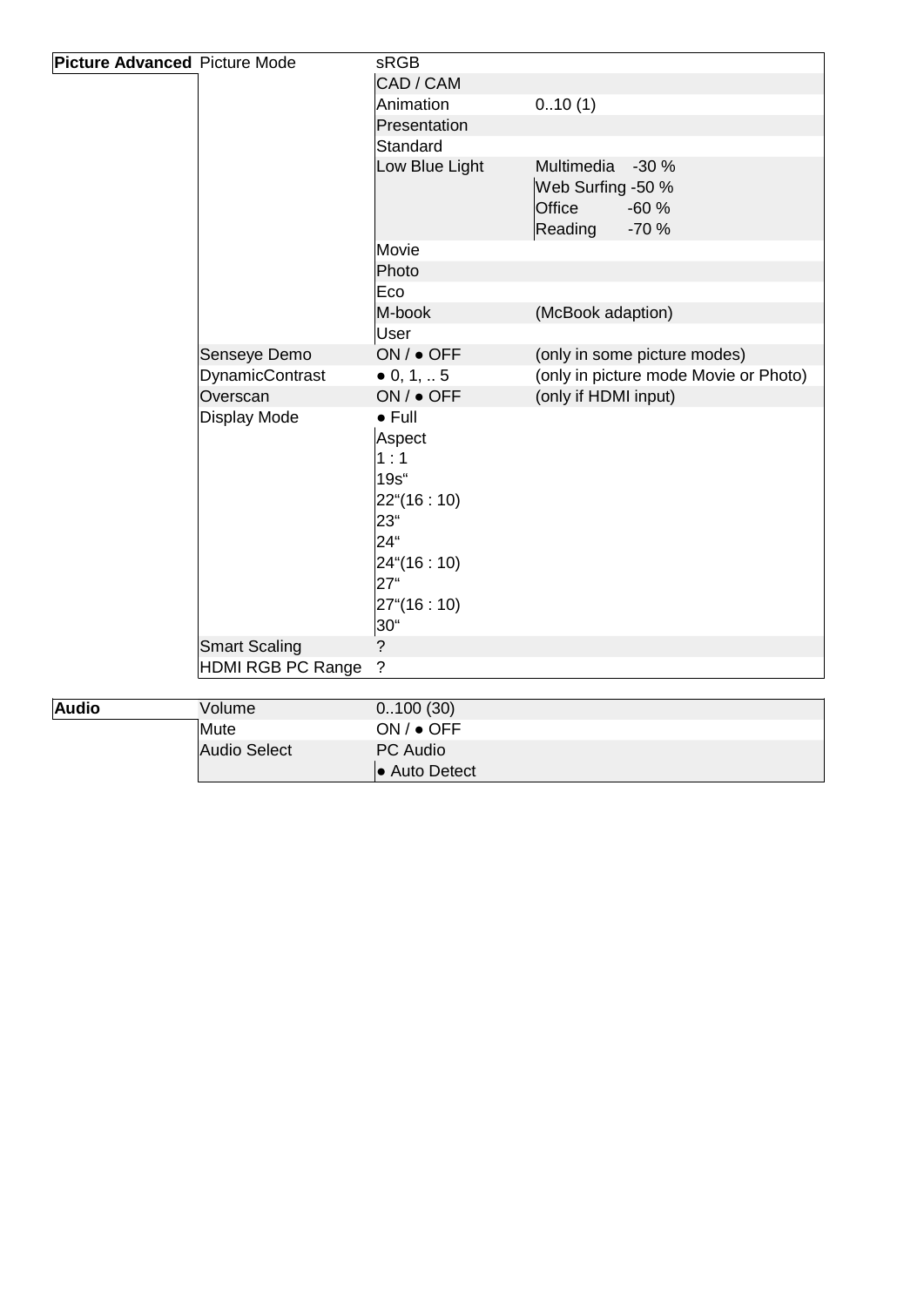| <b>System</b> | <b>OSD Settings</b>                  | Language                | English,                                      |
|---------------|--------------------------------------|-------------------------|-----------------------------------------------|
|               |                                      | Display Time            | 5 sec. / 10 sec. / • 15 sec. /  / 30 sec.     |
|               | <b>OSD Lock</b>                      |                         | "OSD locked! Hold any key 10 sec. to unlock." |
|               | Custom key 1                         | Picture Mode            | (key 1)                                       |
|               | Custom key 2                         | CAD / CAM               |                                               |
|               | Custom key 3                         | Animation               |                                               |
|               |                                      | Low Blue Light          |                                               |
|               |                                      | Display Mode            |                                               |
|               |                                      | <b>Brightness</b>       |                                               |
|               |                                      | Contrast                |                                               |
|               |                                      | Volume                  | (key 3)                                       |
|               |                                      | Mute                    |                                               |
|               |                                      | Input                   | (key 2)                                       |
|               |                                      | Eye Protect             |                                               |
|               |                                      | Eye Protect Meter       |                                               |
|               |                                      | <b>ECO Sensor</b>       |                                               |
|               |                                      | <b>ECO Sensor Meter</b> |                                               |
|               |                                      | Smart Reminder          |                                               |
|               | DDC/CI                               | $\bullet$ ON / OFF      |                                               |
|               | <b>DP Auto Switch</b>                | $\bullet$ ON / OFF      |                                               |
|               | <b>HDMI Auto Switch</b>              | ON / ● OFF              |                                               |
|               | Auto Power off                       | $\bullet$ OFF           |                                               |
|               |                                      | 10 min.                 |                                               |
|               |                                      | 20 min.                 |                                               |
|               |                                      | 30 min.                 |                                               |
|               | <b>Resolution Notice</b>             | $\bullet$ ON / OFF      |                                               |
|               | Information                          | Input                   |                                               |
|               |                                      |                         | Current Resolution $3840 \times 2160$ @ 60    |
|               |                                      |                         | Optimum Resolution 3840 x 2160 @ 60           |
|               | DisplayPort                          | $1.1 / $ 1.2            |                                               |
|               | Controller key 1                     | <b>SRGB</b>             | (key 1)                                       |
|               | Controller key 2<br>Controller key 3 | CAD / CAM<br>Animation  | (key 2)                                       |
|               |                                      | Presentation            |                                               |
|               |                                      | Standard                |                                               |
|               |                                      | Low Blue Light (key 3)  |                                               |
|               |                                      | Movie                   |                                               |
|               |                                      | Photo                   |                                               |
|               |                                      | Eco                     |                                               |
|               |                                      | M-book                  |                                               |
|               |                                      | User                    |                                               |
|               |                                      | <b>Brightness</b>       |                                               |
|               |                                      | Volume                  |                                               |
|               |                                      | Input                   |                                               |
|               | <b>Reset All</b>                     | YES / ● NO              |                                               |
|               |                                      |                         |                                               |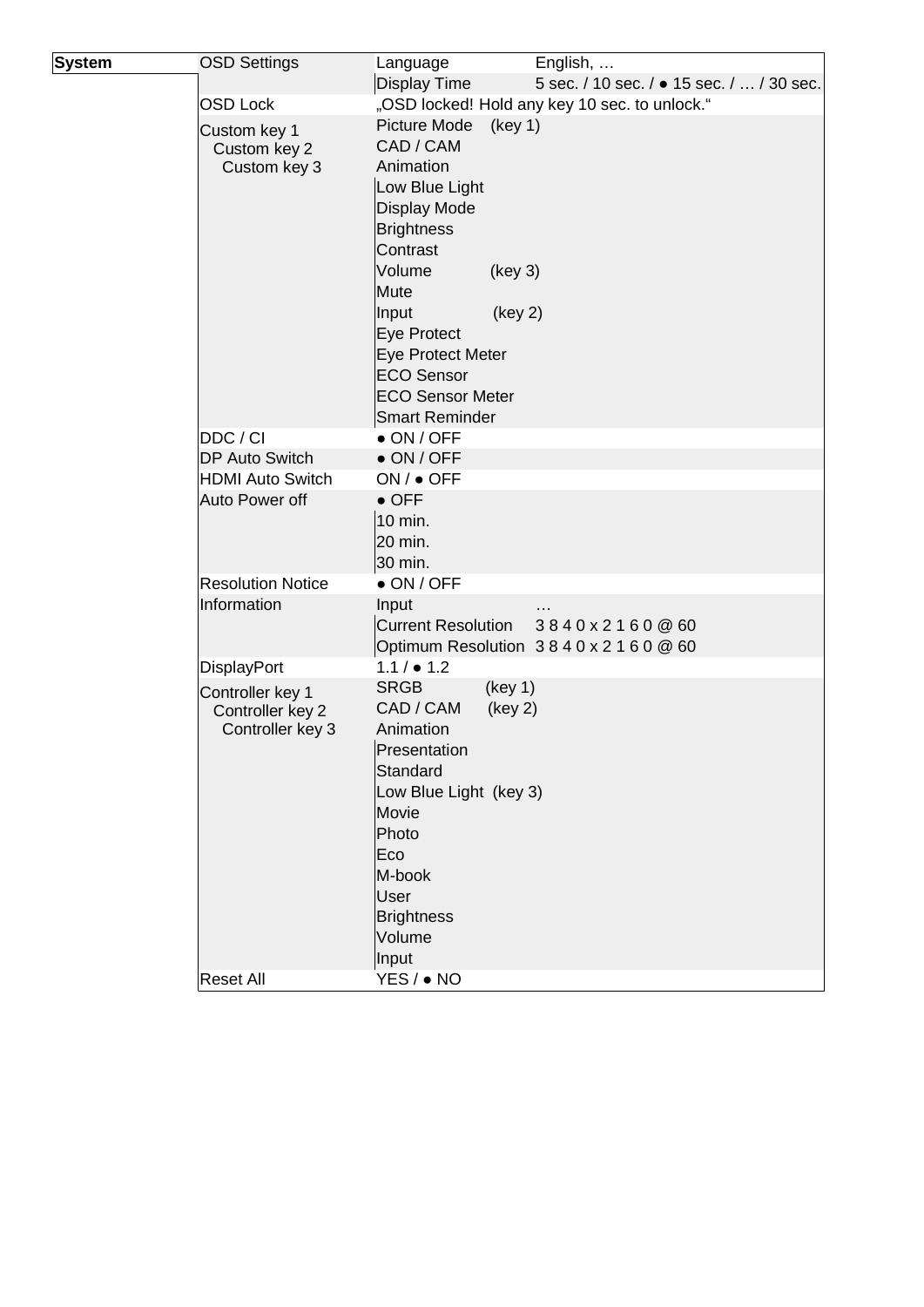| <b>ERGONOMICS</b> | Eye Protect           | $ON / •$ OFF                                                                  | (only in picture mode Standard, |
|-------------------|-----------------------|-------------------------------------------------------------------------------|---------------------------------|
|                   | Eye Protect Meter     | $ON / \bullet$ OFF                                                            | automatic brightness)           |
|                   | <b>Smart Reminder</b> | $ON / \bullet$ OFF                                                            |                                 |
|                   | Time Interval (min.)  | $\bullet$ 20 min.<br> 20 min.<br> 40 min.<br> 60 min.<br> 80 min.<br>100 min. |                                 |
|                   | Duration (sec.)       | $\bullet$ 5 sec.<br>$10$ sec.<br>$ 15 \text{ sec.} $<br>20 sec.<br>25 sec.    |                                 |
| ⊫∩                | $E \cap \cap$ Sansor  | $OM / \triangle OCE$                                                          |                                 |

| ECO | ECO Sensor              | $ON / \bullet$ OFF            |
|-----|-------------------------|-------------------------------|
|     | <b>ECO Sensor Meter</b> | $ON / \bullet$ OFF            |
|     | Sensor Range            | Near / Middle / $\bullet$ Far |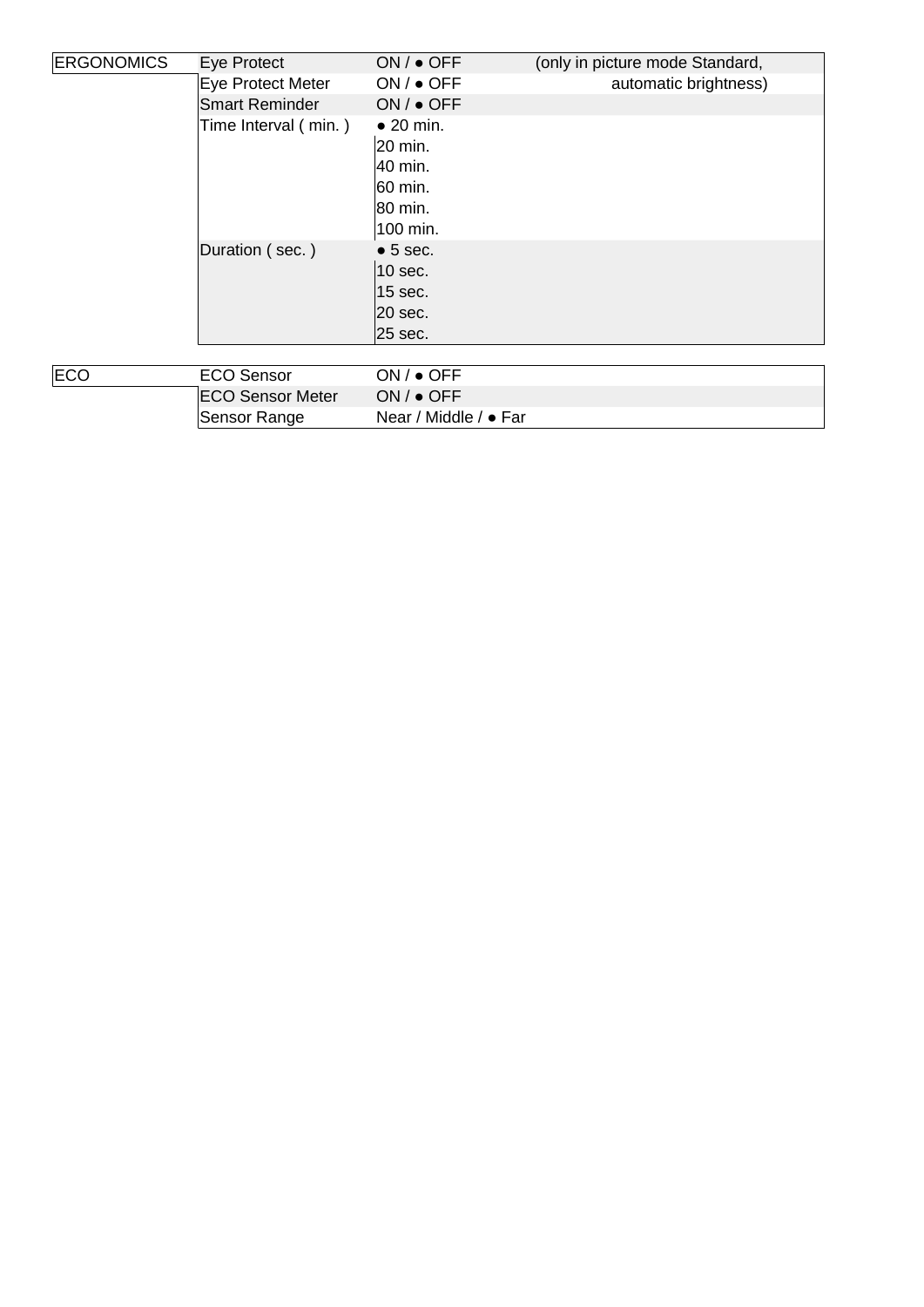# Picture Modes of Monitor BenQ BL3201PT

| <b>Picture Mode</b><br><b>Picture</b> | <b>SRGB</b>              | CAD/<br><b>CAM</b>       | Anima-<br>tion | Presen-<br>tation | Standard                 | Low Blue<br>Light        | Movie                    | Photo                    | Eco                      | M-book | User        |
|---------------------------------------|--------------------------|--------------------------|----------------|-------------------|--------------------------|--------------------------|--------------------------|--------------------------|--------------------------|--------|-------------|
| <b>Brightness</b>                     | $\bullet$                | $\bullet$                |                | $\bullet$         | $(\bullet)$              | $\bullet$                | $(\bullet)$              | $(\bullet)$              | $\overline{\phantom{a}}$ |        |             |
| Contrast                              | $\bullet$                | $\bullet$                |                |                   | $\bullet$                | $\bullet$                | $(\bullet)$              | $(\bullet)$              | $\overline{\phantom{a}}$ |        |             |
| Sharpness                             | $\bullet$                | $\bullet$                |                |                   | $\bullet$                | ٠                        | ٠                        | $\bullet$                |                          |        |             |
| Gamma                                 | $\overline{\phantom{a}}$ | $\overline{\phantom{a}}$ |                |                   | $\bullet$                | $\overline{\phantom{0}}$ | $\overline{\phantom{0}}$ | $\overline{\phantom{0}}$ | $\overline{\phantom{0}}$ |        |             |
| <b>Color Temperature</b>              | $\overline{\phantom{a}}$ | $\blacksquare$           |                |                   | $\bullet$                | $\overline{\phantom{0}}$ |                          | $\overline{\phantom{0}}$ | $\overline{\phantom{0}}$ |        | $\bullet$ + |
| Hue                                   | $\overline{\phantom{a}}$ | $\overline{\phantom{a}}$ |                |                   | $\overline{\phantom{a}}$ | $\overline{\phantom{0}}$ | -                        | $\overline{\phantom{a}}$ | $\overline{\phantom{0}}$ | -      |             |
| Saturation                            |                          | $\sim$                   |                |                   | $\overline{\phantom{0}}$ |                          |                          |                          |                          |        |             |
| SensEye Demo                          | $\overline{\phantom{a}}$ | $\bullet$                |                |                   | $\overline{\phantom{0}}$ | $\overline{\phantom{0}}$ | $\bullet$                | $\bullet$                | $\overline{\phantom{a}}$ |        |             |
| <b>DynamicContrast</b>                | $\overline{\phantom{a}}$ | $\blacksquare$           |                |                   |                          |                          |                          | $\bullet$                | $\overline{\phantom{0}}$ |        |             |
| <b>Eye Protect</b>                    |                          |                          |                |                   |                          | $\overline{\phantom{0}}$ |                          |                          |                          |        |             |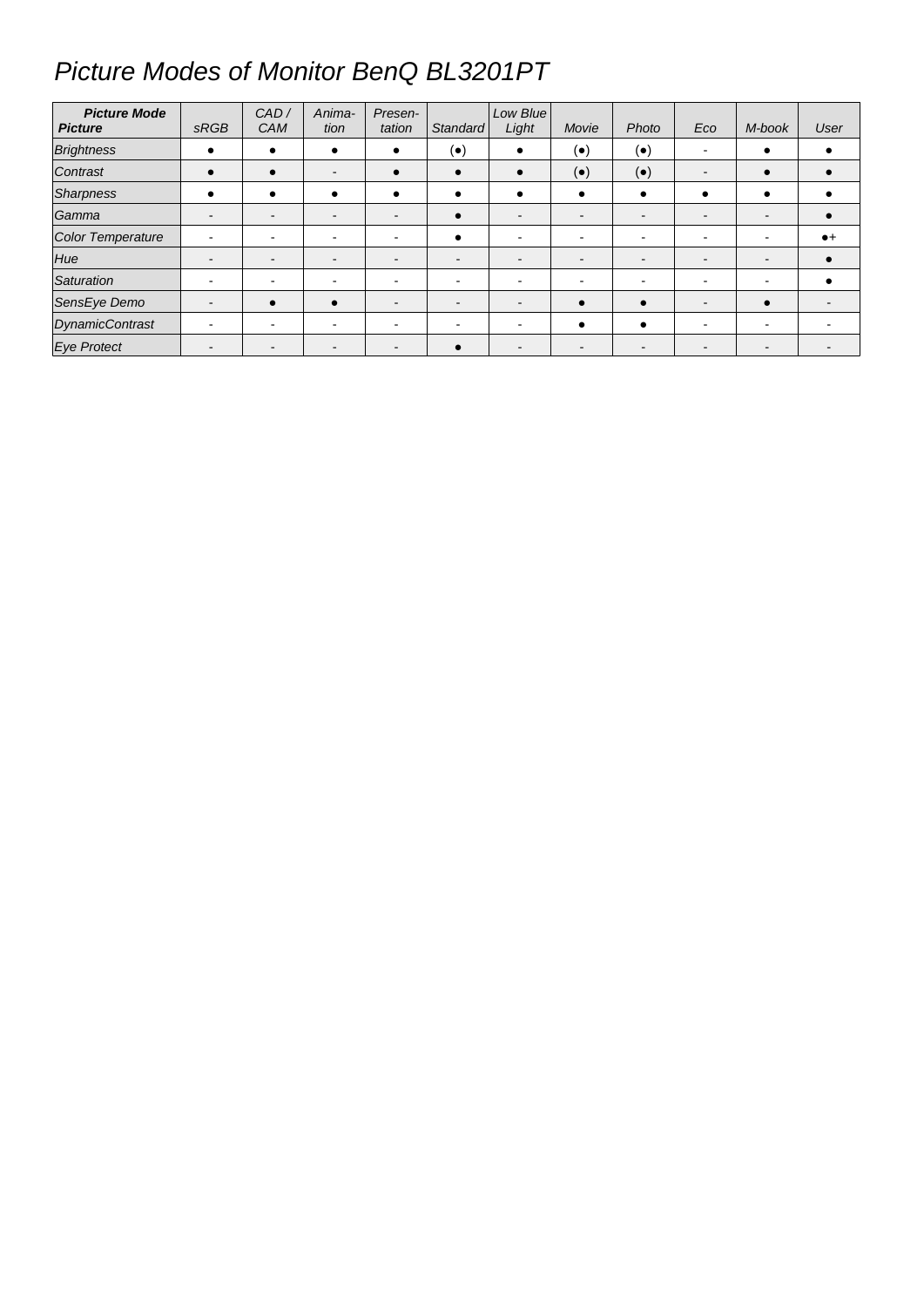## Picture Modes of Monitor BenQ BL3201PT – re-sorted

| <b>Picture Mode</b><br><b>Picture</b> | Standard                 | User           | <b>SRGB</b>              | Low Blue<br>Light | Presen-<br>tation        | Movie                    | Photo       | CAD/<br><b>CAM</b>       | Anima-<br>tion           | M-book | Eco |
|---------------------------------------|--------------------------|----------------|--------------------------|-------------------|--------------------------|--------------------------|-------------|--------------------------|--------------------------|--------|-----|
| <b>Brightness</b>                     | $(\bullet)$              | $\bullet$      |                          |                   | $\bullet$                | $(\bullet)$              | $(\bullet)$ | $\bullet$                |                          |        |     |
| Contrast                              | $\bullet$                | $\bullet$      |                          |                   | $\bullet$                | $(\bullet)$              | $(\bullet)$ | $\bullet$                |                          |        |     |
| Sharpness                             | $\bullet$                | ٠              |                          |                   | $\bullet$                | $\bullet$                | ٠           | $\bullet$                |                          |        |     |
| Gamma                                 | $\bullet$                | $\bullet$      |                          |                   | $\overline{\phantom{0}}$ | $\overline{\phantom{0}}$ | -           |                          | $\overline{\phantom{0}}$ |        |     |
| <b>Color Temperature</b>              | $\bullet$                | $\bullet$      |                          |                   | $\overline{\phantom{0}}$ | $\overline{\phantom{0}}$ |             | $\overline{\phantom{0}}$ | $\overline{\phantom{0}}$ |        |     |
| Hue                                   | $\,$ $\,$                | $\bullet$      |                          |                   | $\overline{\phantom{a}}$ | $\overline{\phantom{0}}$ | -           | $\overline{\phantom{a}}$ |                          |        |     |
| Saturation                            |                          | $\bullet$      |                          |                   | $\overline{\phantom{0}}$ |                          |             |                          |                          |        |     |
| SensEye Demo                          | $\overline{\phantom{a}}$ | ۰.             | $\overline{\phantom{0}}$ |                   | $\overline{\phantom{0}}$ | $\bullet$                | $\bullet$   | $\bullet$                | $\bullet$                |        |     |
| <b>DynamicContrast</b>                | $\overline{\phantom{0}}$ | $\blacksquare$ |                          |                   | ÷                        |                          | ٠           | $\overline{\phantom{0}}$ | $\sim$                   |        |     |
| <b>Eye Protect</b>                    | $\bullet$                | -              |                          |                   |                          |                          |             |                          |                          |        |     |